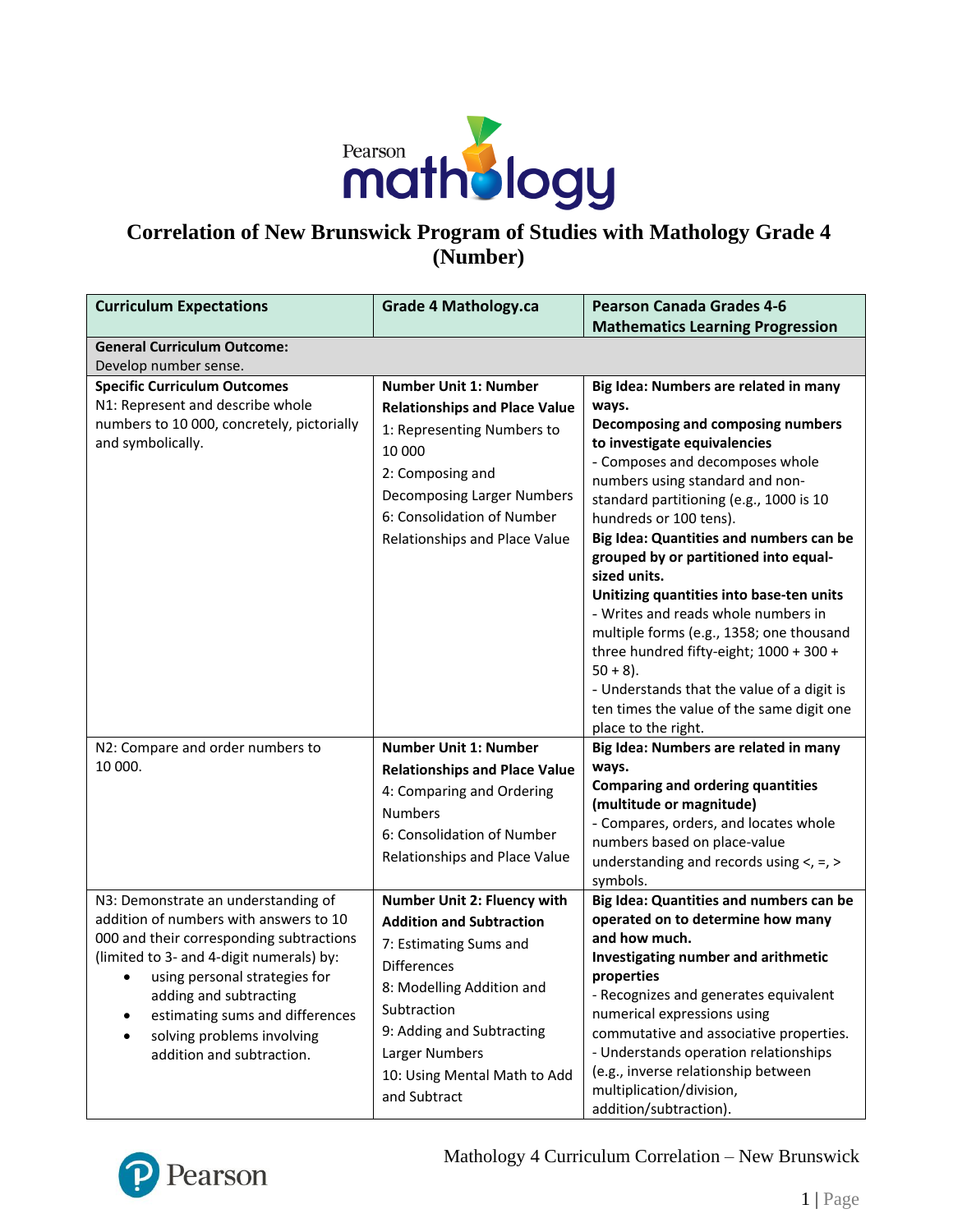|                                                                                        | 11: Creating and Solving                                      | - Understands the identity of operations<br>$(e.g., 5 + 0 = 5; 7 \times 1 = 7).$   |
|----------------------------------------------------------------------------------------|---------------------------------------------------------------|------------------------------------------------------------------------------------|
|                                                                                        | Problems                                                      | Developing conceptual meaning of                                                   |
|                                                                                        | 12: Consolidation of Fluency<br>with Addition and Subtraction | operations                                                                         |
|                                                                                        |                                                               | - Models and develops meaning for                                                  |
|                                                                                        |                                                               | whole number computation to four                                                   |
|                                                                                        |                                                               | digits.<br>Developing fluency of operations                                        |
|                                                                                        |                                                               | - Estimates the result of whole number                                             |
|                                                                                        |                                                               | operations using contextually relevant                                             |
|                                                                                        |                                                               | strategies (e.g., How many buses are                                               |
|                                                                                        |                                                               | needed to take the Grade 8 classes to the<br>museum?).                             |
|                                                                                        |                                                               | - Solves whole number computation                                                  |
|                                                                                        |                                                               | using efficient strategies (e.g., mental                                           |
|                                                                                        |                                                               | computation, algorithms, calculating cost                                          |
|                                                                                        |                                                               | of transactions and change owing, saving<br>money to make a purchase).             |
| N4: Explain the properties of 0 and 1 for                                              | <b>Number Unit 5: Fluency with</b>                            | Big Idea: Quantities and numbers can be                                            |
| multiplication and the property of 1 for                                               | <b>Multiplication and Division</b>                            | operated on to determine how many                                                  |
| division.                                                                              | Facts                                                         | and how much.                                                                      |
|                                                                                        | 24: Strategies for                                            | Investigating number and arithmetic                                                |
|                                                                                        | Multiplication<br>27: Strategies for Division                 | properties<br>- Understands the identity of operations                             |
|                                                                                        | 29: Consolidation of Fluency                                  | $(e.g., 5 + 0 = 5; 7 \times 1 = 7).$                                               |
|                                                                                        | with Multiplication and                                       |                                                                                    |
|                                                                                        | <b>Division Facts</b>                                         |                                                                                    |
| N5: Describe and apply mental                                                          | Number Unit 5: Fluency with                                   | Big Idea: Quantities and numbers can be                                            |
| mathematics strategies, such as:                                                       | <b>Multiplication and Division</b><br>Facts                   | operated on to determine how many<br>and how much.                                 |
| skip counting from a known fact<br>$\bullet$<br>using doubling or halving<br>$\bullet$ | 24: Strategies for                                            | Investigating number and arithmetic                                                |
| using doubling or halving and                                                          | Multiplication                                                | properties                                                                         |
| adding or subtracting one more                                                         | 25: Solving Multiplication                                    | - Recognizes and generates equivalent                                              |
| group                                                                                  | Problems                                                      | numerical expressions using                                                        |
| using patterns in the 9s facts                                                         | 26: Relating Multiplication<br>and Division                   | commutative and associative properties.<br>- Understands operational relationships |
| using repeated doubling<br>to determine basic multiplication facts to                  | 27: Strategies for Division                                   | (e.g., inverse relationship between                                                |
| $9 \times 9$ and related division facts.                                               | 29: Consolidation of Fluency                                  | multiplication/division,                                                           |
|                                                                                        | with Multiplication and                                       | addition/subtraction).                                                             |
|                                                                                        | <b>Division Facts</b>                                         | Developing fluency of operations<br>- Fluently recalls multiplication and          |
|                                                                                        | <b>Patterning Unit 1: Patterns</b>                            | division facts to 100.                                                             |
|                                                                                        | and Relations                                                 |                                                                                    |
|                                                                                        | 4: Investigating Number                                       |                                                                                    |
|                                                                                        | Relationships                                                 |                                                                                    |
|                                                                                        |                                                               |                                                                                    |

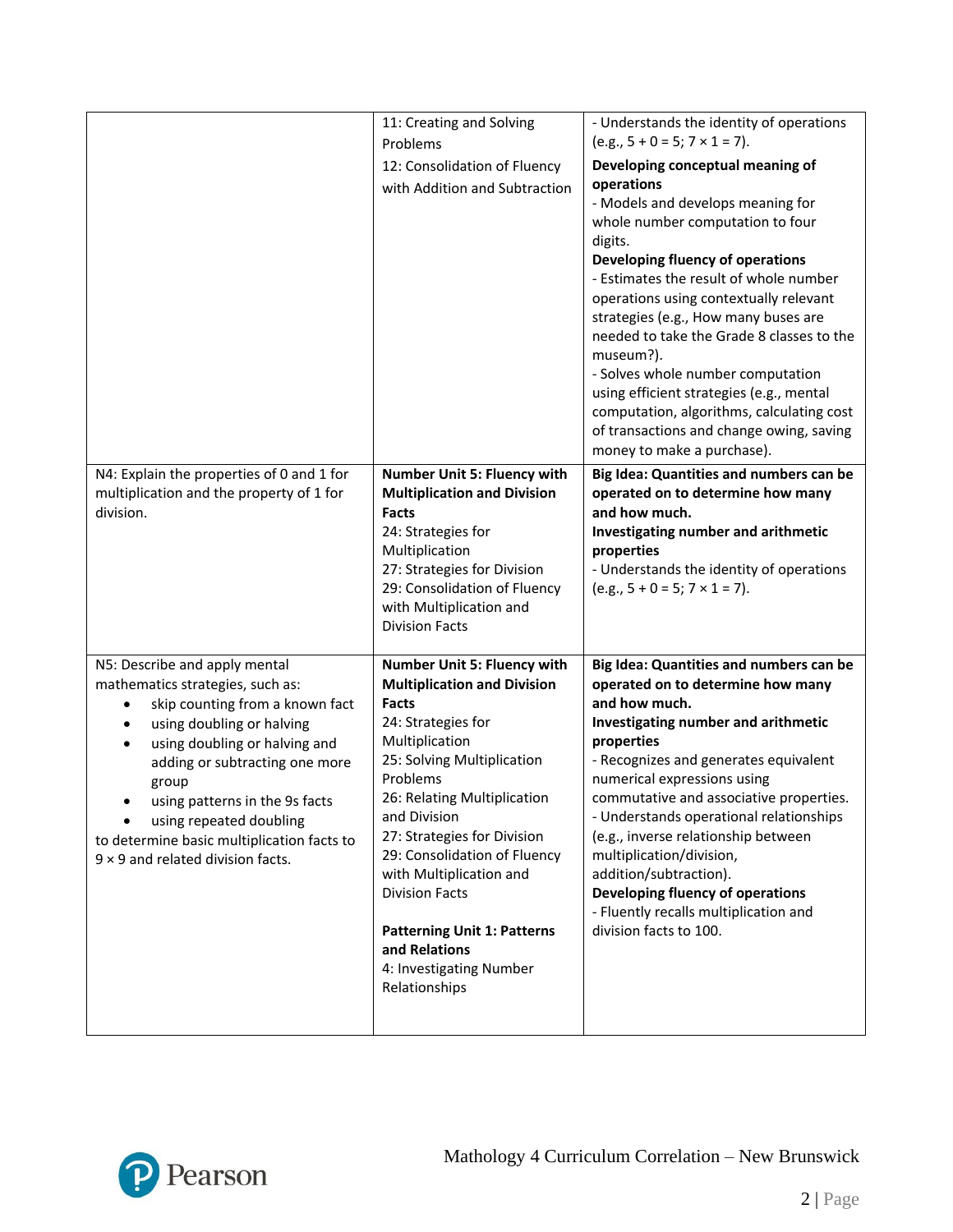| N6: Demonstrate an understanding of<br>multiplication (2- or 3-digit by 1-digit) to<br>solve problems by:<br>using personal strategies for<br>multiplication with and without<br>concrete materials<br>using arrays to represent<br>$\bullet$<br>multiplication<br>connecting concrete<br>representations to symbolic<br>representations<br>estimating products.                                               | <b>Number Unit 6: Multiplying</b><br>and Dividing Larger Numbers<br>30: Exploring Strategies for<br>Multiplying<br>31: Estimating Products<br>35: Consolidation of<br>Multiplying and Dividing<br>Larger Numbers                                                                                                                                                                                                                                              | Big Idea: Quantities and numbers can be<br>operated on to determine how many<br>and how much.<br>Developing conceptual meaning of<br>operations<br>- Models and develops meaning for<br>whole number computation to four<br>digits.<br><b>Developing fluency of operations</b><br>- Estimates the result of whole number<br>operations using contextually relevant<br>strategies (e.g., How many buses are<br>needed to take the Grade 8 classes to the<br>museum?).<br>- Solves whole number computation<br>using efficient strategies (e.g., mental<br>computation, algorithms, calculating cost<br>of transactions and change owing, saving<br>money to make a purchase). |
|----------------------------------------------------------------------------------------------------------------------------------------------------------------------------------------------------------------------------------------------------------------------------------------------------------------------------------------------------------------------------------------------------------------|---------------------------------------------------------------------------------------------------------------------------------------------------------------------------------------------------------------------------------------------------------------------------------------------------------------------------------------------------------------------------------------------------------------------------------------------------------------|------------------------------------------------------------------------------------------------------------------------------------------------------------------------------------------------------------------------------------------------------------------------------------------------------------------------------------------------------------------------------------------------------------------------------------------------------------------------------------------------------------------------------------------------------------------------------------------------------------------------------------------------------------------------------|
| N7: Demonstrate an understanding of<br>division (1-digit divisor and up to 2-digit<br>dividend) to solve problems by:<br>using personal strategies for<br>dividing with and without<br>concrete materials<br>estimating quotients<br>relating division to multiplication.                                                                                                                                      | <b>Number Unit 5: Fluency with</b><br><b>Multiplication and Division</b><br><b>Facts</b><br>27: Strategies for Division<br>29: Consolidation of Fluency<br>with Multiplication and<br><b>Division Facts</b><br><b>Number Unit 6: Multiplying</b><br>and Dividing Larger Numbers<br>32: Exploring Strategies for<br>Dividing<br>33: Estimating Quotients<br>34: Dividing with Remainders<br>35: Consolidation of<br>Multiplying and Dividing<br>Larger Numbers | Big Idea: Quantities and numbers can be<br>operated on to determine how many<br>and how much.<br>Developing conceptual meaning of<br>operations<br>- Models and develops meaning for<br>whole number computation to four<br>digits.<br>Developing fluency of operations<br>- Estimates the results of whole number<br>operations using contextually relevant<br>strategies (e.g., How many buses are<br>needed to take the Grade 8 classes to the<br>museum?).<br>- Solves whole number computation<br>using efficient strategies (e.g., mental<br>computation, algorithms, calculating cost<br>of transactions and change owing, saving<br>money to make a purchase).       |
| N8: Demonstrate an understanding of<br>fractions less than or equal to one by<br>using concrete and pictorial<br>representations to:<br>name and record fractions for the<br>parts of a whole or a set<br>compare and order fractions<br>model and explain that for<br>different wholes, two identical<br>fractions may not represent the<br>same quantity<br>provide examples of where<br>fractions are used. | <b>Number Unit 3: Fractions</b><br>13: What Are Fractions?<br>14: Counting by Unit Fractions<br>15: Exploring Different<br>Representations of Fractions<br>17: Exploring Equivalence in<br>Fractions<br>18: Comparing and Ordering<br>Fractions<br>19: Consolidation of Fractions                                                                                                                                                                             | Big Idea: Numbers are related in many<br>ways.<br><b>Comparing and ordering quantities</b><br>(multitude or magnitude)<br>- Compares, orders, and locates fractions<br>with the same numerator or<br>denominator using reasoning (e.g., $\frac{3}{5} > \frac{3}{6}$<br>because fifths are larger parts).<br><b>Estimating quantities and numbers</b><br>- Estimates the size and magnitude of<br>fractions by comparing to benchmarks.                                                                                                                                                                                                                                       |

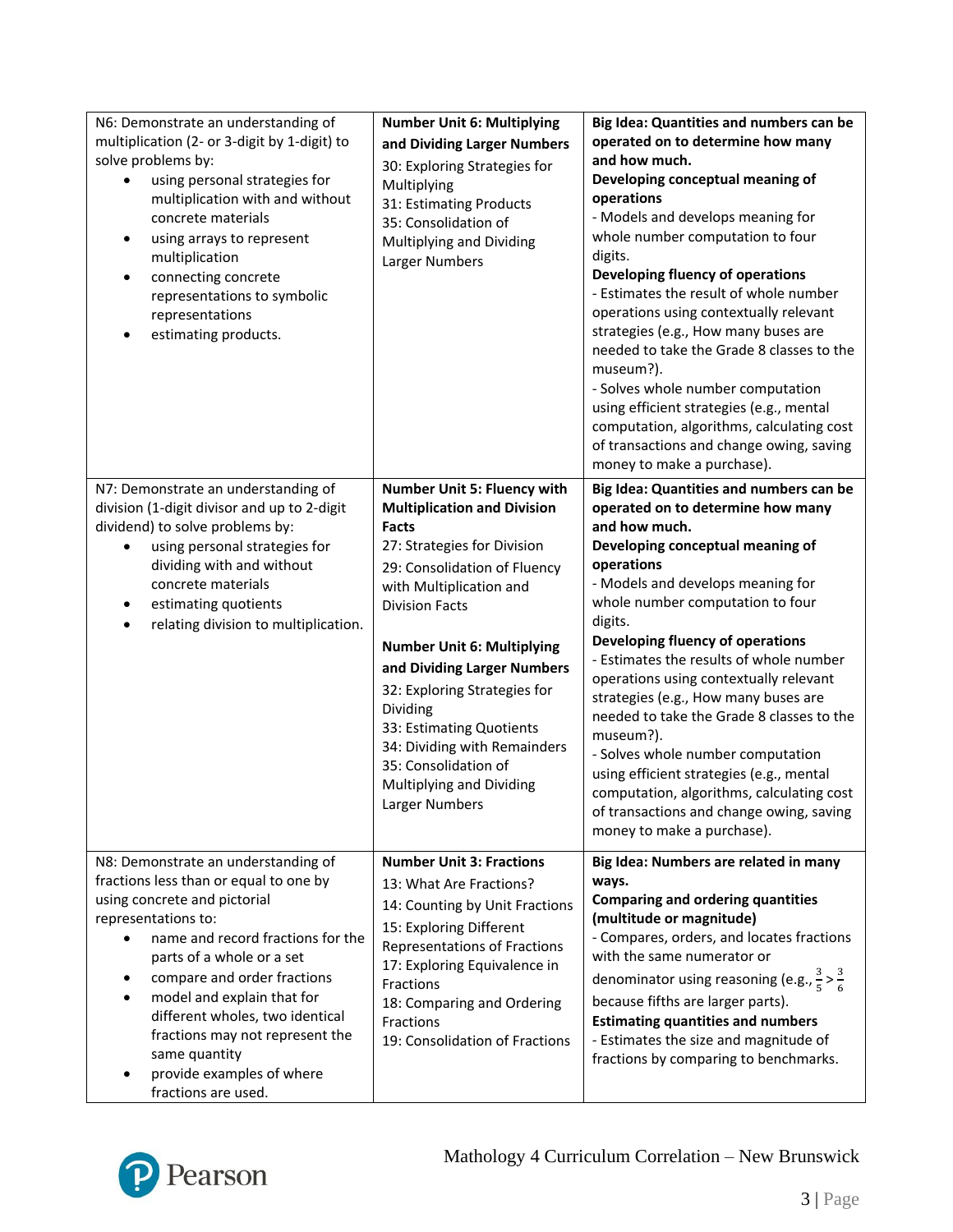|                                      |                                | Big Idea: Quantities and numbers can be                  |
|--------------------------------------|--------------------------------|----------------------------------------------------------|
|                                      |                                | grouped by or partitioned into equal-                    |
|                                      |                                | sized units.                                             |
|                                      |                                | Partitioning quantities to form fractions                |
|                                      |                                | - Partitions fractional parts into smaller               |
|                                      |                                | fractional parts (e.g., partitions halves                |
|                                      |                                | into thirds to create sixths).                           |
|                                      |                                | - Uses models to describe, name, and                     |
|                                      |                                | count forward and backward by unit                       |
|                                      |                                | fractions.                                               |
|                                      |                                | - Explains that two equivalent fractions                 |
|                                      |                                | represent the same part of a whole, but                  |
|                                      |                                | not necessarily equal quantities (e.g., $\frac{1}{2}$ of |
|                                      |                                | a set of 12 and $\frac{1}{2}$ of a set of 6 are equal    |
|                                      |                                | fractions, but unequal quantities).                      |
| N9: Represent and describe decimals  | <b>Number Unit 4: Decimals</b> | Big Idea: The set of real numbers is                     |
| (tenths and hundredths), concretely, | 20: Exploring Tenths           | infinite.                                                |
| pictorially and symbolically.        | 21: Exploring Hundredths       | <b>Extending whole number understanding</b>              |
|                                      | 23: Consolidation of Decimals  | to the set of real numbers                               |
|                                      |                                | - Explores decimal fractions to tenths                   |
|                                      |                                | (e.g., 0.1, 0.5, 0.8) and hundredths (e.g.,              |
|                                      |                                | $0.42, 0.05, 0.90$ ).                                    |
|                                      |                                | Big Idea: Numbers are related in many                    |
|                                      |                                | ways.                                                    |
|                                      |                                | <b>Estimating quantities and numbers</b>                 |
|                                      |                                | - Estimates the location of decimals and                 |
|                                      |                                | fractions on a number line.                              |
|                                      |                                | Big Idea: Quantities and numbers can be                  |
|                                      |                                | grouped by or partitioned into equal-                    |
|                                      |                                | sized units.                                             |
|                                      |                                | Unitizing quantities into base-ten units                 |
|                                      |                                | - Uses fractions with denominators of 10                 |
|                                      |                                | to develop decimal fraction                              |
|                                      |                                | understanding and notation (e.g., five-                  |
|                                      |                                | tenths is $\frac{5}{10}$ or 0.5).                        |
|                                      |                                | - Counts forwards and backwards by                       |
|                                      |                                | decimal units (e.g., 0.1, 0.2,  0.9, 1.0).               |
|                                      |                                | - Understands that the value of a digit is               |
|                                      |                                | ten times the value of the same digit one                |
|                                      |                                | place to the right.                                      |
|                                      |                                | - Understands that the value of a digit is               |
|                                      |                                | one-tenth the value of the same digit one                |
|                                      |                                | place to the left.                                       |
|                                      |                                | - Writes and reads decimal numbers in                    |
|                                      |                                | multiple forms (e.g., numerals, number                   |
|                                      |                                | names, expanded form).                                   |

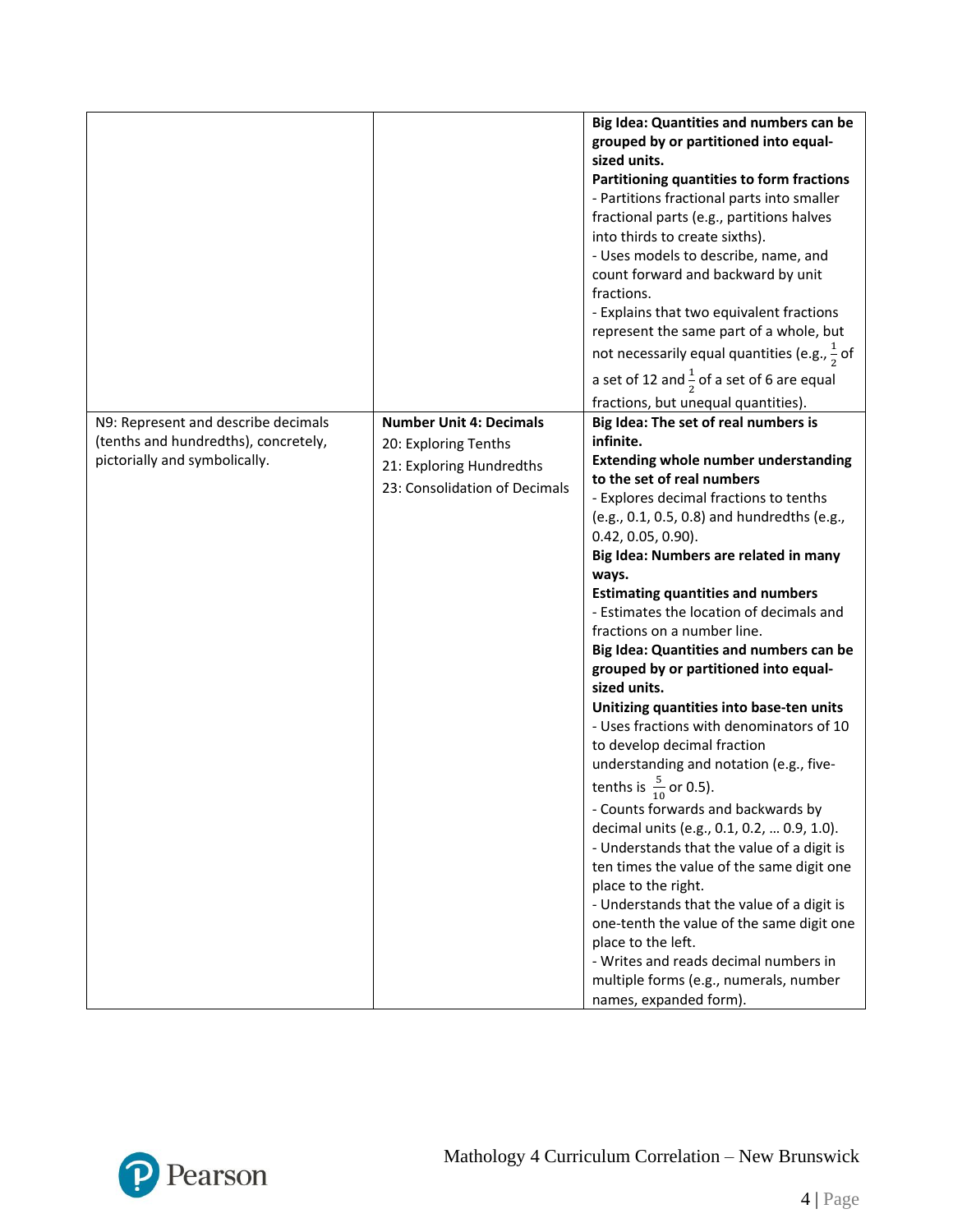| N10: Relate decimals to fractions (to<br>hundredths).                                                                                                                                                                            | <b>Number Unit 4: Decimals</b><br>20: Exploring Tenths<br>21: Exploring Hundredths<br>23: Consolidation of Decimals                                                                                                                                                                             | Big Idea: Quantities and numbers can be<br>grouped by or partitioned into equal-<br>sized units.<br>Unitizing quantities into base-ten units<br>- Uses fractions with denominators of 10<br>to develop decimal fraction<br>understanding and notation (e.g., five-<br>tenths is $\frac{5}{10}$ or 0.5).                                                                                                                                                                                                        |
|----------------------------------------------------------------------------------------------------------------------------------------------------------------------------------------------------------------------------------|-------------------------------------------------------------------------------------------------------------------------------------------------------------------------------------------------------------------------------------------------------------------------------------------------|----------------------------------------------------------------------------------------------------------------------------------------------------------------------------------------------------------------------------------------------------------------------------------------------------------------------------------------------------------------------------------------------------------------------------------------------------------------------------------------------------------------|
| N11: Demonstrate an understanding of<br>addition and subtraction of decimals<br>(limited to hundredths) by:<br>using compatible numbers<br>estimating sums and differences<br>using mental math strategies to<br>solve problems. | <b>Number Unit 7: Operations</b><br>with Fractions and Decimals<br>36: Estimating Sums and<br>Differences with Decimals<br>37: Adding and Subtracting<br>Decimals<br>38: Using Mental Math to Add<br>and Subtract Decimals<br>39: Consolidation of<br>Operations with Fractions and<br>Decimals | Big Idea: Quantities and numbers can be<br>operated on to determine how many<br>and how much.<br>Developing conceptual meaning of<br>operations<br>- Demonstrates an understanding of<br>decimal number computation through<br>modelling and flexible strategies.<br>Developing fluency of operations<br>- Estimates sums and differences of<br>decimal numbers (e.g., calculating cost of<br>transactions involving dollars and cents).<br>- Solves decimal number computation<br>using efficient strategies. |

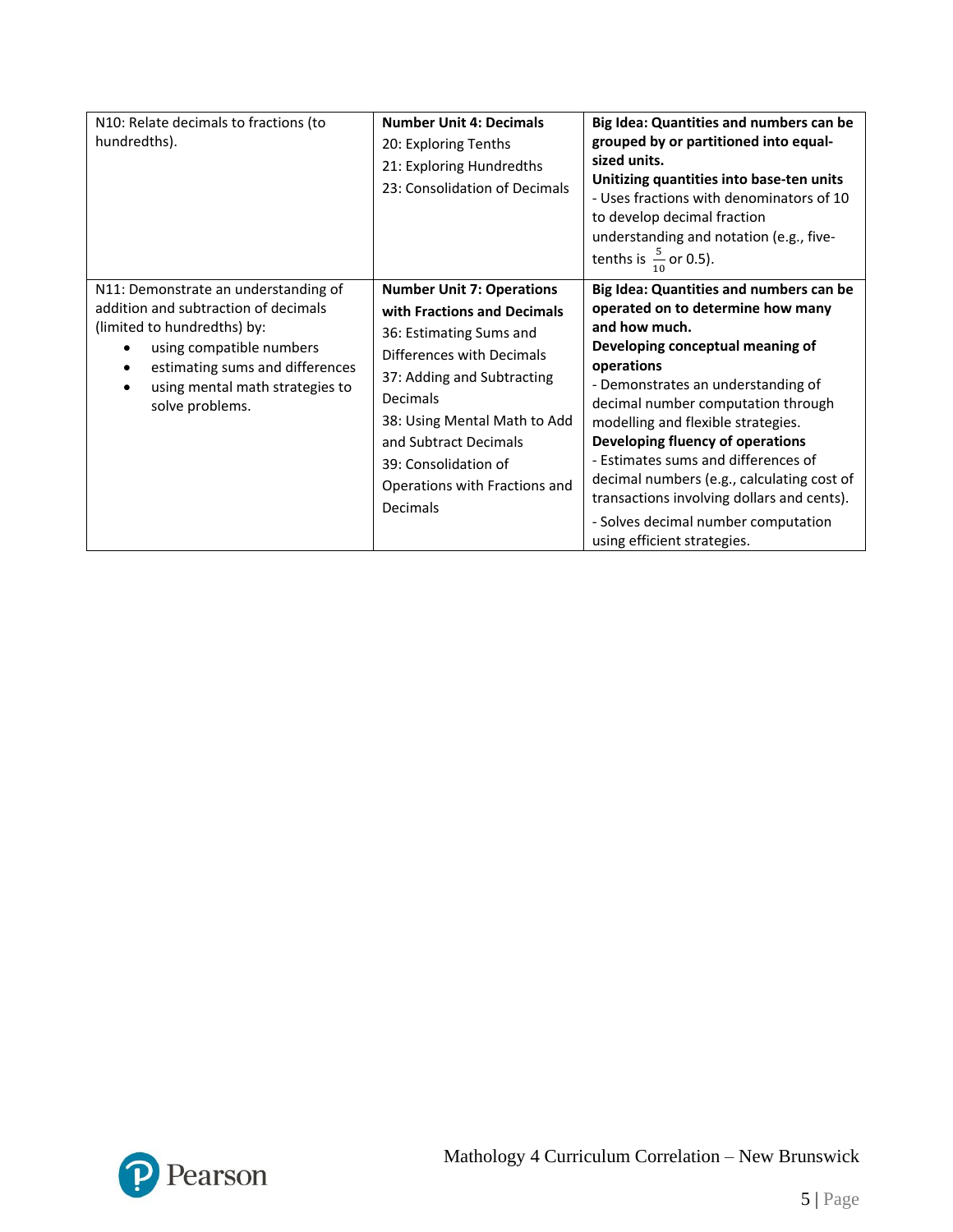

# **Correlation of New Brunswick Program of Studies with Mathology Grade 4 (Patterns and Relations: Patterns)**

| <b>Curriculum Expectations</b>                                                                                                                 | <b>Grade 4 Mathology.ca</b>                                                                                                                                                                                                                   | <b>Pearson Canada Grades 4-6</b><br><b>Mathematics Learning Progression</b>                                                                                                                                                                                                                                                                                                                                                                                                                                                                                                                                                                                                                                                                                                                         |
|------------------------------------------------------------------------------------------------------------------------------------------------|-----------------------------------------------------------------------------------------------------------------------------------------------------------------------------------------------------------------------------------------------|-----------------------------------------------------------------------------------------------------------------------------------------------------------------------------------------------------------------------------------------------------------------------------------------------------------------------------------------------------------------------------------------------------------------------------------------------------------------------------------------------------------------------------------------------------------------------------------------------------------------------------------------------------------------------------------------------------------------------------------------------------------------------------------------------------|
| <b>General Curriculum Outcome:</b>                                                                                                             |                                                                                                                                                                                                                                               |                                                                                                                                                                                                                                                                                                                                                                                                                                                                                                                                                                                                                                                                                                                                                                                                     |
| Use patterns to describe the world and solve problems.                                                                                         |                                                                                                                                                                                                                                               |                                                                                                                                                                                                                                                                                                                                                                                                                                                                                                                                                                                                                                                                                                                                                                                                     |
| <b>Specific Curriculum Outcomes</b><br>PR1: Identify and describe patterns found<br>in tables and charts, including a<br>multiplication chart. | <b>Patterning Unit 1: Patterns</b><br>and Relations<br>2: Investigating Increasing and<br><b>Decreasing Patterns</b><br>3: Representing Patterns<br>4: Investigating Number<br>Relationships<br>6: Consolidation of Patterns<br>and Relations | <b>Big Idea: Regularity and repetition</b><br>form patterns that can be generalized<br>and predicted mathematically.<br>Representing patterns, relations, and<br>functions<br>- Describes, generates, extends,<br>translates, and corrects number and<br>shape patterns that follow a<br>predetermined rule.<br>Generalizing and analyzing patterns,<br>relations, and functions<br>- Explains the rule for numeric patterns<br>including the starting point and change<br>(e.g., given: 16, 22, 28, 34,  Start at<br>16 and add 6 each time).<br>- Describes numeric and shape patterns                                                                                                                                                                                                            |
|                                                                                                                                                |                                                                                                                                                                                                                                               | using words and numbers.                                                                                                                                                                                                                                                                                                                                                                                                                                                                                                                                                                                                                                                                                                                                                                            |
| PR2: Reproduce a pattern found in a table<br>or chart using concrete materials.                                                                | Patterning Unit 1: Patterns and<br><b>Relations</b><br>3: Representing Patterns<br>6: Consolidation of Patterns<br>and Relations                                                                                                              | <b>Big Idea: Regularity and repetition</b><br>form patterns that can be generalized<br>and predicted mathematically.<br>Representing patterns, relations, and<br>functions<br>- Describes, generates, extends,<br>translates, and corrects number and<br>shape patterns that follow a<br>predetermined rule.<br>- Uses multiple approaches to model<br>situations involving repetition (i.e.,<br>repeating patterns) and change (i.e.,<br>increasing/decreasing patterns) (e.g.,<br>using objects, tables, graphs, symbols,<br>loops and nested loops in coding).<br>Generalizing and analyzing patterns,<br>relations, and functions<br>- Explains the rule for numeric patterns<br>including the starting point and change<br>(e.g., given: 16, 22, 28, 34,  Start at<br>16 and add 6 each time). |

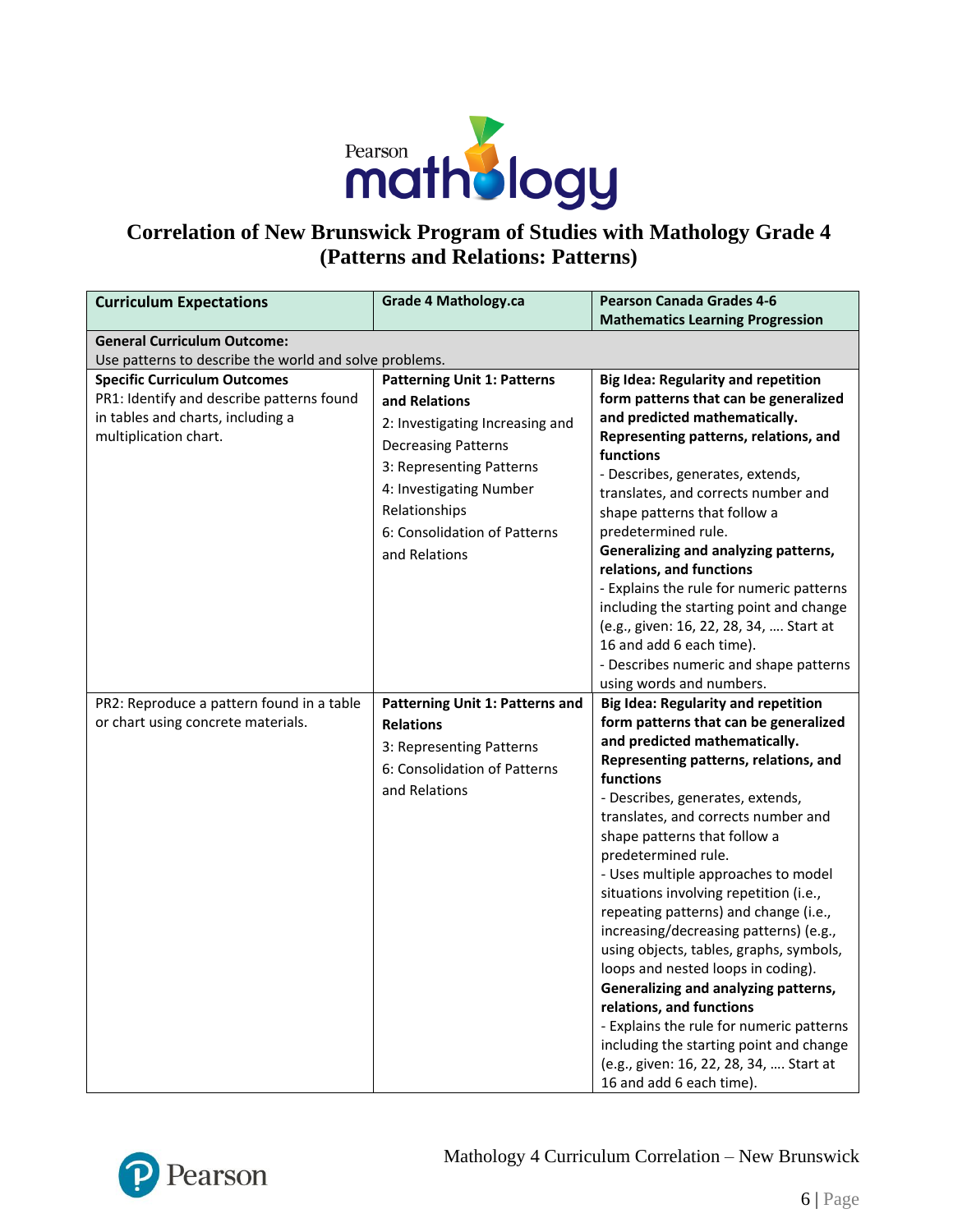|                                                                                                         |                                                                                                                                                                                                      | - Describes numeric and shape<br>patterns using words and numbers.                                                                                                                                                                                                                                                                                                                                                                                                                                                                                                                                                   |
|---------------------------------------------------------------------------------------------------------|------------------------------------------------------------------------------------------------------------------------------------------------------------------------------------------------------|----------------------------------------------------------------------------------------------------------------------------------------------------------------------------------------------------------------------------------------------------------------------------------------------------------------------------------------------------------------------------------------------------------------------------------------------------------------------------------------------------------------------------------------------------------------------------------------------------------------------|
| PR3: Represent and describe patterns and<br>relationships using charts and tables to<br>solve problems. | Patterning Unit 1: Patterns and<br><b>Relations</b><br>2: Investigating Increasing and<br><b>Decreasing Patterns</b><br>3: Representing Patterns<br>6: Consolidation of Patterns<br>and Relations    | <b>Big Idea: Regularity and repetition</b><br>form patterns that can be generalized<br>and predicted mathematically.<br>Representing patterns, relations, and<br>functions<br>- Describes, generates, extends,<br>translates, and corrects number and<br>shape patterns that follow a<br>predetermined rule.<br>Generalizing and analyzing patterns,<br>relations, and functions<br>- Explains the rule for numeric patterns<br>including the starting point and change<br>(e.g., given: 16, 22, 28, 34,  Start at<br>16 and add 6 each time).<br>- Describes numeric and shape<br>patterns using words and numbers. |
| PR4: Identify and explain mathematical<br>relationships using charts and diagrams to<br>solve problems. | Pattern Unit 1: Patterns and<br><b>Relations</b><br>4: Investigating Number<br>Relationships<br>5: Sorting in Venn Diagrams<br>and Carroll Diagrams<br>6: Consolidation of Patterns<br>and Relations | <b>Big Idea: Regularity and repetition</b><br>form patterns that can be generalized<br>and predicted mathematically.<br>Representing patterns, relations, and<br>functions<br>- Describes, generates, extends,<br>translates, and corrects number and<br>shape patterns that follow a<br>predetermined rule.<br>Generalizing and analyzing patterns,<br>relations, and functions<br>- Explains the rule for numeric patterns<br>including the starting point and change<br>(e.g., given: 16, 22, 28, 34,  Start at<br>16 and add 6 each time).<br>- Describes numeric and shape<br>patterns using words and numbers. |

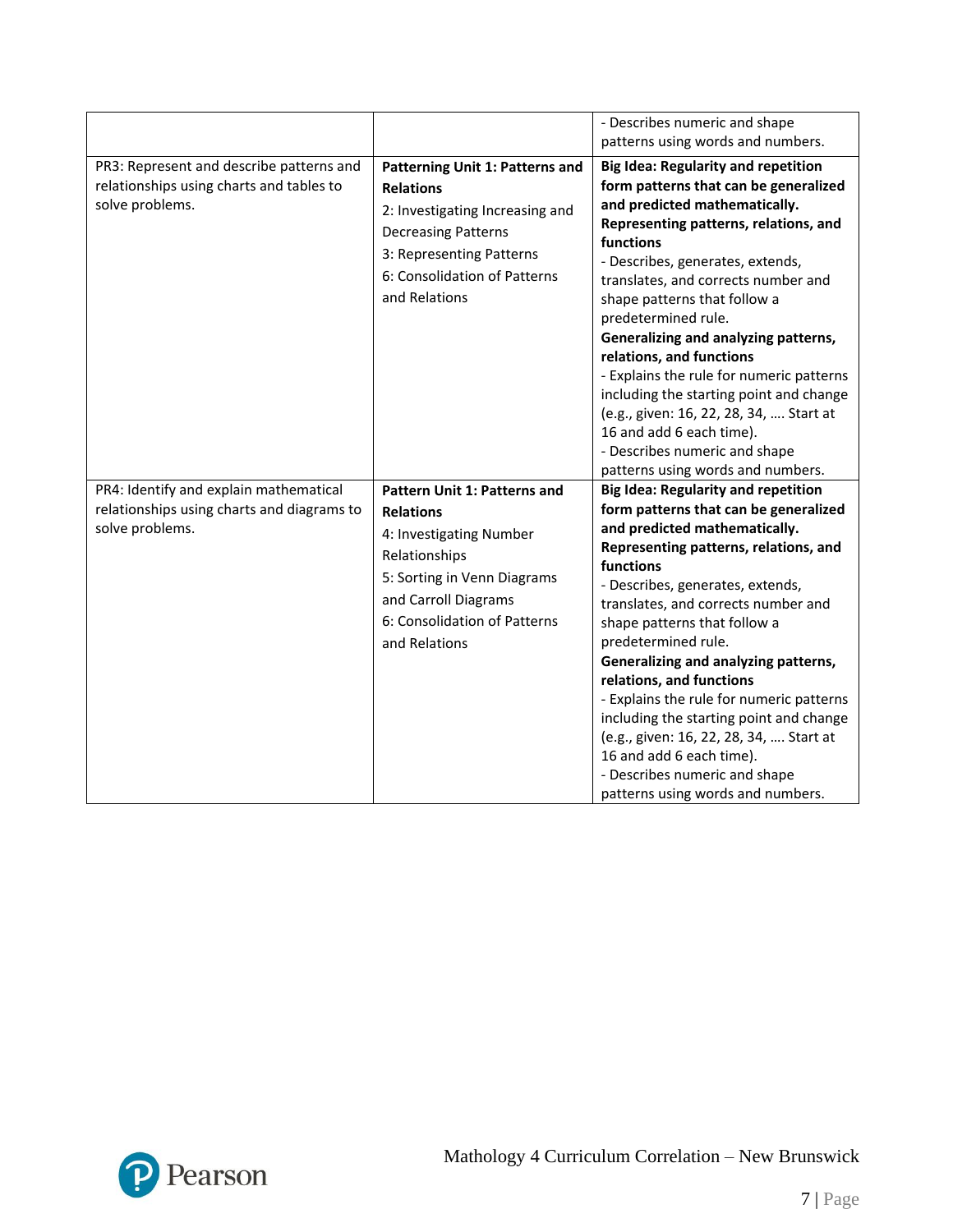

## **Correlation of New Brunswick Program of Studies with Mathology Grade 4 (Patterns and Relations: Variables and Equations)**

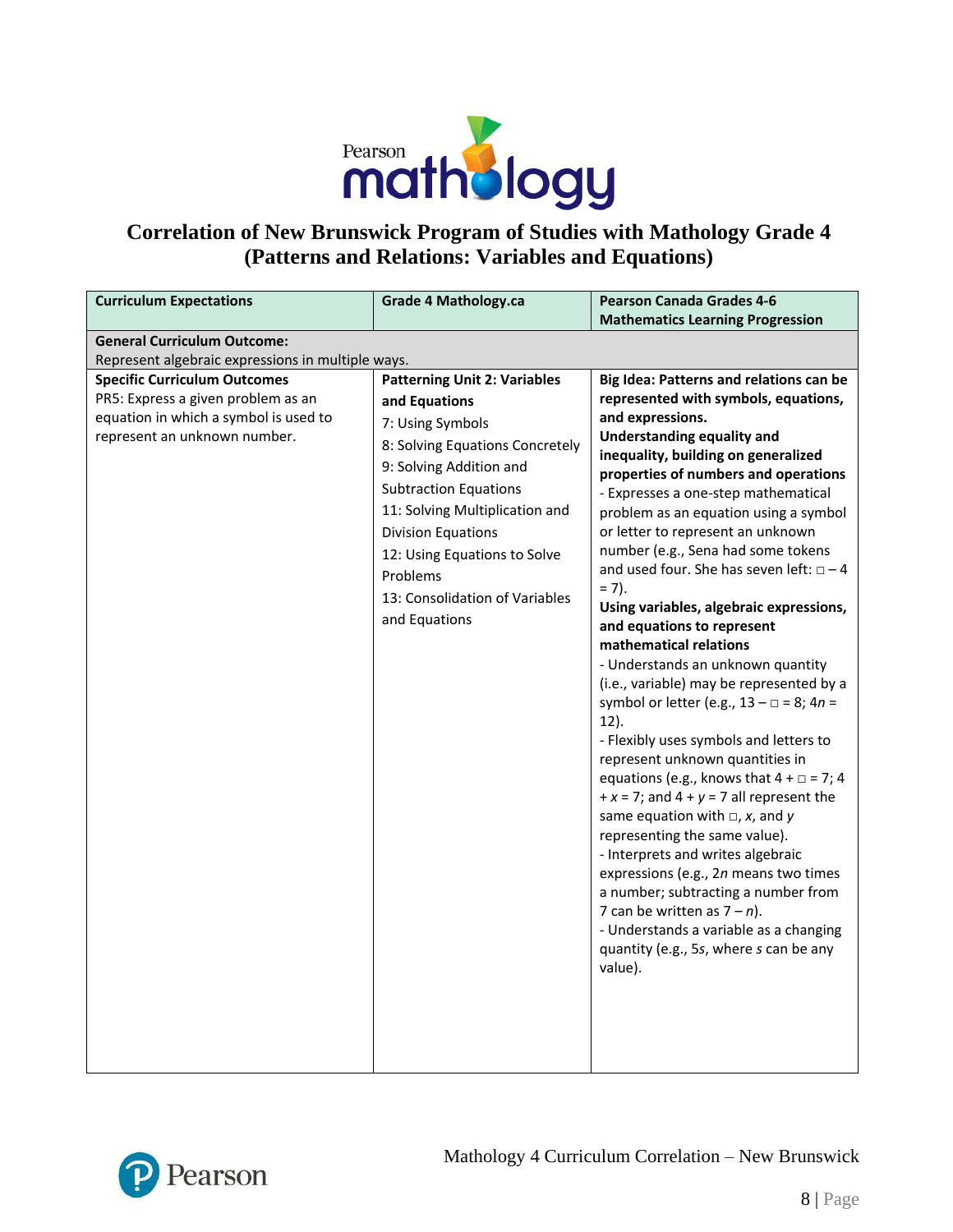| PR6: Solve one-step equations involving a | <b>Patterning Unit 2: Variables</b>                                                                                                                                                                                                                      | Big Idea: Patterns and relations can be                                                                                                                                                                                                                                                                                                                                                                                                           |
|-------------------------------------------|----------------------------------------------------------------------------------------------------------------------------------------------------------------------------------------------------------------------------------------------------------|---------------------------------------------------------------------------------------------------------------------------------------------------------------------------------------------------------------------------------------------------------------------------------------------------------------------------------------------------------------------------------------------------------------------------------------------------|
| symbol to represent an unknown number.    | and Equations                                                                                                                                                                                                                                            | represented with symbols, equations,                                                                                                                                                                                                                                                                                                                                                                                                              |
|                                           | 8: Solving Equations Concretely<br>9: Solving Addition and<br><b>Subtraction Equations</b><br>11: Solving Multiplication and<br><b>Division Equations</b><br>12: Using Equations to Solve<br>Problems<br>13: Consolidation of Variables<br>and Equations | and expressions.<br><b>Understanding equality and</b><br>inequality, building on generalized<br>properties of numbers and operations<br>- Determines an unknown number in<br>simple one-step equations using<br>different strategies (e.g., $n \times 3 = 12$ ; 13<br>$-\Box = 8$ ).<br>- Uses arithmetic properties to<br>investigate and transform one-step<br>addition and multiplication equations                                            |
|                                           |                                                                                                                                                                                                                                                          | (e.g., $5 + 4 = 9$ and $5 + a = 9$ have the<br>same structure and can be rearranged<br>in similar ways to maintain equality: 4<br>$+5 = 9$ and $a + 5 = 9$ ).<br>- Uses arithmetic properties to<br>investigate and transform one-step<br>subtraction and division equations<br>(e.g., $12 - 5 = 7$ and $12 - b = 7$ have the<br>same structure and can be rearranged<br>in similar ways to maintain equality: 12<br>$-7 = 5$ and $12 - 7 = b$ ). |

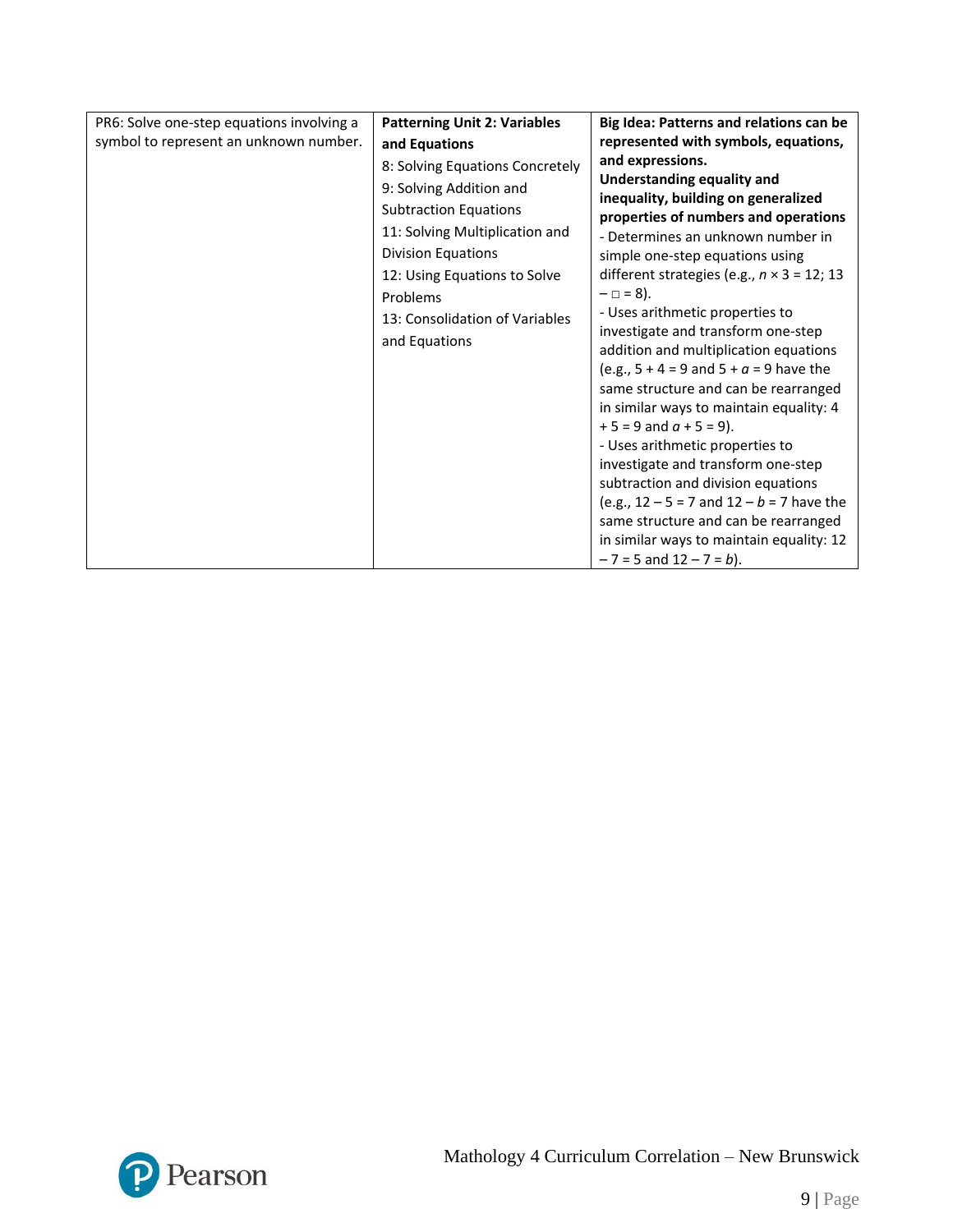

### **Correlation of New Brunswick Program of Studies with Mathology Grade 4 (Shape and Space: Measurement)**

| <b>Curriculum Expectations</b>                                                                                                                                               | <b>Grade 4 Mathology.ca</b>                                                                                                                                                                  | <b>Pearson Canada Grades 4-6</b><br><b>Mathematics Learning Progression</b>                                                                                                                                                                                                                                                                                                                                                                                                       |
|------------------------------------------------------------------------------------------------------------------------------------------------------------------------------|----------------------------------------------------------------------------------------------------------------------------------------------------------------------------------------------|-----------------------------------------------------------------------------------------------------------------------------------------------------------------------------------------------------------------------------------------------------------------------------------------------------------------------------------------------------------------------------------------------------------------------------------------------------------------------------------|
| <b>General Curriculum Outcome:</b>                                                                                                                                           |                                                                                                                                                                                              |                                                                                                                                                                                                                                                                                                                                                                                                                                                                                   |
| Use direct and indirect measure to solve problems.<br><b>Specific Outcomes</b><br>SS1: Read and record time using digital<br>and analog clocks, including 24-hour<br>clocks. | <b>Measurement Unit 3: Time</b><br>12: Exploring Time<br>13: Telling Time in One- and<br><b>Five-Minute Intervals</b><br>14: Telling Time on a 24-Hour<br>Clock<br>18: Consolidation of Time | Big Idea: Assigning a unit to a<br>continuous attribute allows us to<br>measure and make comparisons.<br>Selecting and using units to estimate,<br>measure, construct, and make<br>comparisons<br>- Reads and records time (i.e., digital<br>and analogue) and calendar dates.<br>Understanding relationships among<br>measured units<br>- Understands relationship among<br>different measures of time (e.g.,<br>seconds, minutes, hours, days,                                  |
| SS2: Read and record calendar dates in a<br>variety of formats.                                                                                                              | <b>Measurement Unit 3: Time</b><br>17: Exploring Calendar Dates<br>18: Consolidation of Time                                                                                                 | decades).<br>Big Idea: Assigning a unit to a<br>continuous attribute allows us to<br>measure and make comparisons.<br>Selecting and using units to estimate,<br>measure, construct, and make<br>comparisons<br>- Reads and records time (i.e., digital<br>and analogue) and calendar dates.<br><b>Understanding relationships among</b><br>measured units<br>- Understands relationship among<br>different measures of time (e.g.,<br>seconds, minutes, hours, days,<br>decades). |

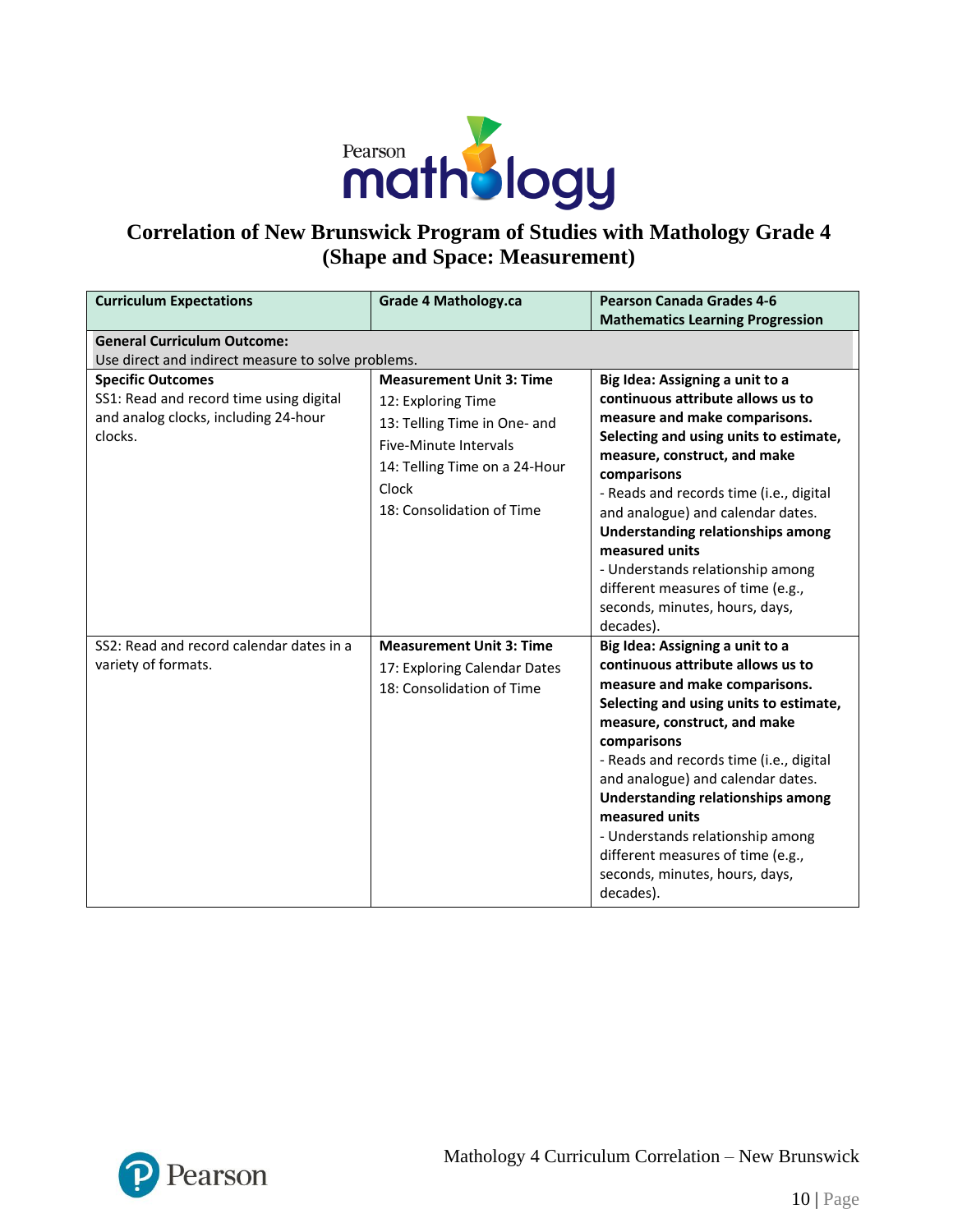| SS3: Demonstrate an understanding of<br>area of regular and irregular 2-D shapes<br>by:<br>recognizing that area is<br>measured in square units<br>selecting and justifying referents<br>for the units $cm2$ or $m2$<br>estimating area by using<br>referents for $cm2$ or $m2$<br>determining and recording area<br>(cm <sup>2</sup> or m <sup>2</sup> )<br>constructing different rectangles<br>for a given area (cm <sup>2</sup> or m <sup>2</sup> ) in<br>order to demonstrate that many<br>different rectangles may have<br>the same area. | Measurement Unit 1: Length,<br>Perimeter, and Area<br>4: Estimating and Measuring<br>Area in Square Metres<br>5: Estimating and Measuring<br>Area in Square Centimetres<br>6: Exploring the Area of<br>Rectangles<br>7: Consolidation of Length,<br>Perimeter, and Area | Big Idea: Many things in our world<br>(e.g., objects, spaces, events) have<br>attributes that can be measured and<br>compared.<br>Understanding attributes that can be<br>measured, compared, and ordered<br>- Understands area as an attribute of<br>2-D shapes that can be measured and<br>compared.<br>Big Idea: Assigning a unit to a<br>continuous attribute allows us to<br>measure and make comparisons.<br>Selecting and using units to estimate,<br>measure, construct, and make<br>comparisons<br>- Develops understanding of square<br>units (e.g., square unit, square cm,<br>square m) to measure area of 2-D<br>shapes. |
|-------------------------------------------------------------------------------------------------------------------------------------------------------------------------------------------------------------------------------------------------------------------------------------------------------------------------------------------------------------------------------------------------------------------------------------------------------------------------------------------------------------------------------------------------|-------------------------------------------------------------------------------------------------------------------------------------------------------------------------------------------------------------------------------------------------------------------------|---------------------------------------------------------------------------------------------------------------------------------------------------------------------------------------------------------------------------------------------------------------------------------------------------------------------------------------------------------------------------------------------------------------------------------------------------------------------------------------------------------------------------------------------------------------------------------------------------------------------------------------|
|-------------------------------------------------------------------------------------------------------------------------------------------------------------------------------------------------------------------------------------------------------------------------------------------------------------------------------------------------------------------------------------------------------------------------------------------------------------------------------------------------------------------------------------------------|-------------------------------------------------------------------------------------------------------------------------------------------------------------------------------------------------------------------------------------------------------------------------|---------------------------------------------------------------------------------------------------------------------------------------------------------------------------------------------------------------------------------------------------------------------------------------------------------------------------------------------------------------------------------------------------------------------------------------------------------------------------------------------------------------------------------------------------------------------------------------------------------------------------------------|

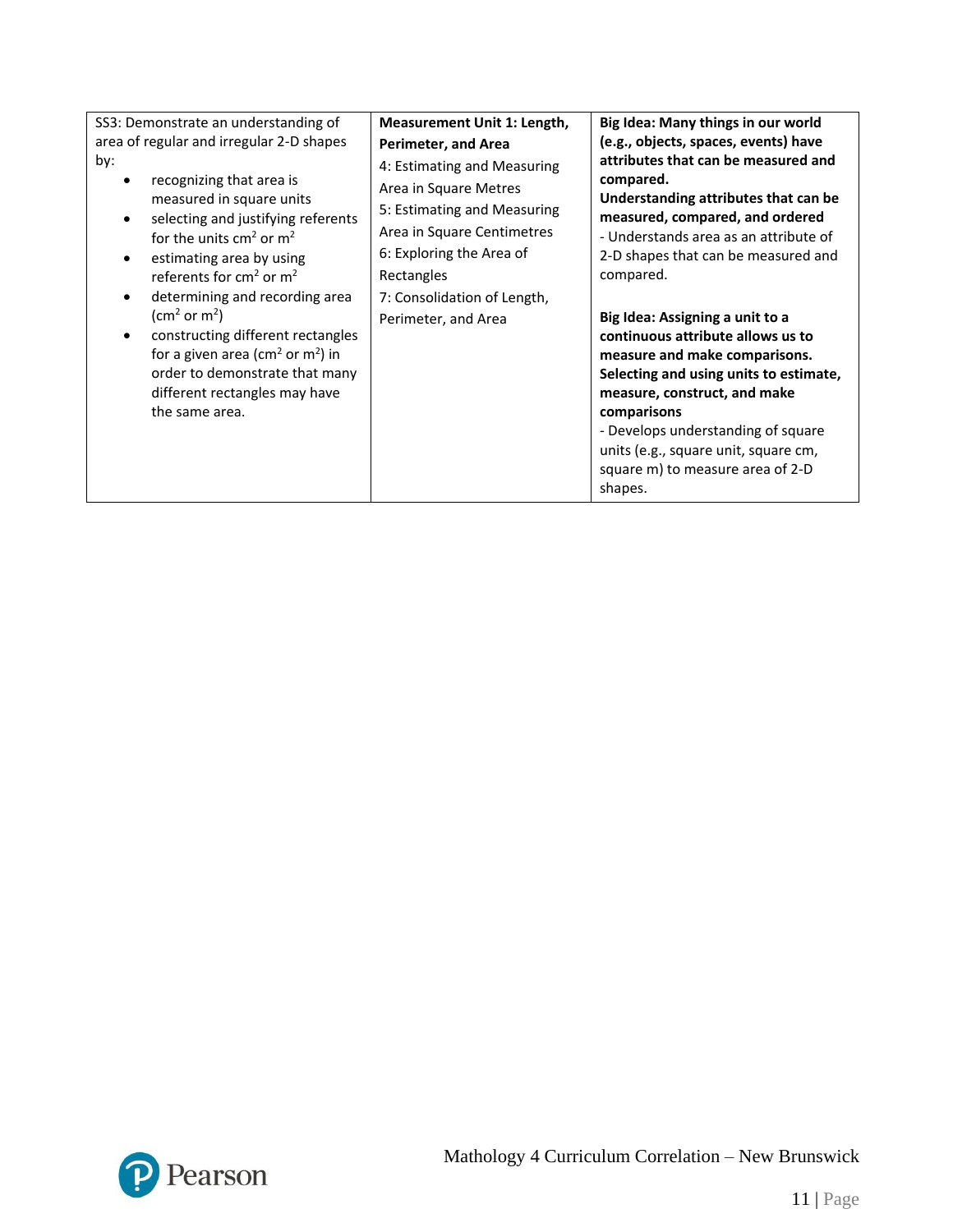

# **Correlation of New Brunswick Program of Studies with Mathology Grade 4 (Shape and Space: 3-D Objects and 2-D Shapes)**

| <b>Curriculum Expectations</b>                                                                           | Grade 4 Mathology.ca                                                                                                                                                                        | <b>Pearson Canada Grades 4-6</b>                                                                                                                                                                                                                                                                                                                                                                                                                                                                                                               |
|----------------------------------------------------------------------------------------------------------|---------------------------------------------------------------------------------------------------------------------------------------------------------------------------------------------|------------------------------------------------------------------------------------------------------------------------------------------------------------------------------------------------------------------------------------------------------------------------------------------------------------------------------------------------------------------------------------------------------------------------------------------------------------------------------------------------------------------------------------------------|
|                                                                                                          |                                                                                                                                                                                             | <b>Mathematics Learning Progression</b>                                                                                                                                                                                                                                                                                                                                                                                                                                                                                                        |
| <b>General Curriculum Outcome:</b>                                                                       |                                                                                                                                                                                             |                                                                                                                                                                                                                                                                                                                                                                                                                                                                                                                                                |
| Describe the characteristics of 3-D objects and 2-D shapes, and analyze the relationships among them.    |                                                                                                                                                                                             |                                                                                                                                                                                                                                                                                                                                                                                                                                                                                                                                                |
| <b>Specific Curriculum Outcomes</b><br>SS4: Describe and construct rectangular<br>and triangular prisms. | <b>Geometry Unit 1A: 2-D Shapes</b><br>and 3-D Solids<br>2: Identifying and Describing<br>Prisms<br>3: Constructing Models of<br>Prisms<br>5: Consolidation of 2-D Shapes<br>and 3-D Solids | Big Ideas: 2-D shapes and 3-D solids<br>can be analyzed and classified in<br>different ways by their attributes.<br>Investigating geometric attributes and<br>properties of 2-D shapes and 3-D<br>solids<br>- Sorts, describes, constructs, and<br>classifies 3-D objects based on edges,<br>faces, vertices, and angles (e.g., prisms,<br>pyramids).<br>Investigating 2-D shapes, 3-D solids,<br>and their attributes through<br>composition and decomposition<br>- Identifies and constructs nets for 3-D<br>objects made from triangles and |
|                                                                                                          |                                                                                                                                                                                             | rectangles.                                                                                                                                                                                                                                                                                                                                                                                                                                                                                                                                    |

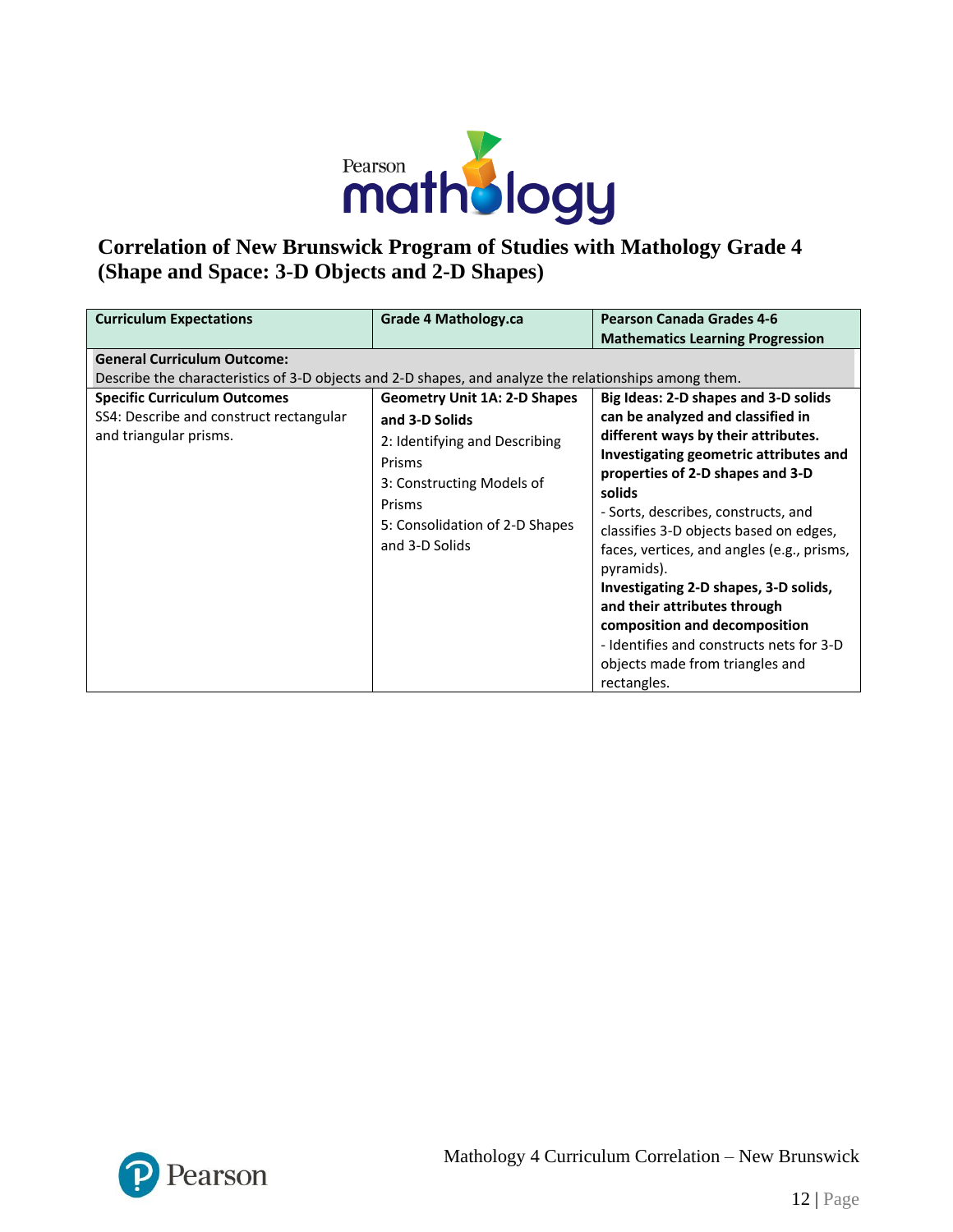

## **Correlation of New Brunswick Program of Studies with Mathology Grade 4 (Shape and Space: Transformations)**

| <b>Curriculum Expectations</b>                                                                                                                                                                                                           | <b>Grade 4 Mathology.ca</b>                                                                                                                    | <b>Pearson Canada Grades 4-6</b><br><b>Mathematics Learning Progression</b>                                                                                                                                                                                                                    |  |
|------------------------------------------------------------------------------------------------------------------------------------------------------------------------------------------------------------------------------------------|------------------------------------------------------------------------------------------------------------------------------------------------|------------------------------------------------------------------------------------------------------------------------------------------------------------------------------------------------------------------------------------------------------------------------------------------------|--|
| <b>General Curriculum Outcome:</b><br>Describe and analyze position and motion of objects and shapes.                                                                                                                                    |                                                                                                                                                |                                                                                                                                                                                                                                                                                                |  |
| <b>Specific Curriculum Outcomes</b><br>SS5: Demonstrate an understanding of<br>line symmetry by:<br>identifying symmetrical 2-D<br>shapes<br>creating symmetrical 2-D shapes<br>drawing one or more lines of<br>symmetry in a 2-D shape. | <b>Geometry Unit 1A: 2-D Shapes</b><br>and 3-D Solids<br>4: Understanding Line<br>Symmetry<br>5: Consolidation of 2-D Shapes<br>and 3-D Solids | Big Ideas: 2-D shapes and 3-D solids<br>can be transformed in many ways and<br>analyzed for change.<br>Exploring symmetry to analyze 2-D<br>shapes and 3-D solids<br>- Draws and identifies lines of symmetry<br>(i.e., vertical, horizontal, diagonal,<br>oblique) in 2-D shapes and designs. |  |
| SS6: Demonstrate an understanding of<br>congruency, concretely and pictorially.                                                                                                                                                          | <b>Geometry Unit 1A: 2-D Shapes</b><br>and 3-D Solids<br>1: Exploring Congruence<br>5: Consolidation of 2-D Shapes<br>and 3-D Solids           | Big Ideas: 2-D shapes and 3-D solids<br>can be transformed in many ways and<br>analyzed for change.<br>Exploring 2-D shapes and 3-D solids by<br>applying and visualizing<br>transformations<br>- Demonstrates an understanding of<br>congruency (i.e., same side lengths and<br>angles).      |  |